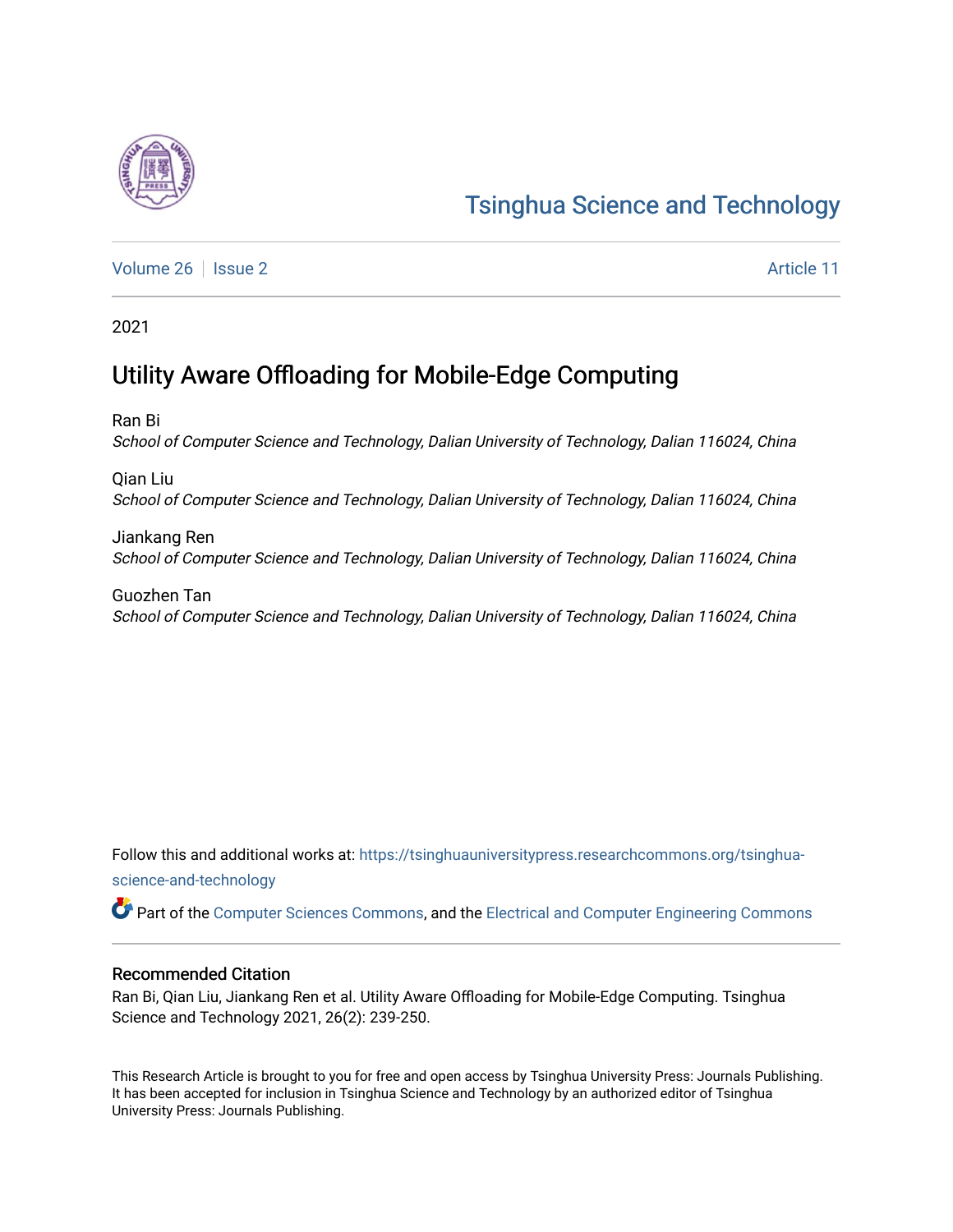## Utility Aware Offloading for Mobile-Edge Computing

Ran Bi , Qian Liu, Jiankang Ren, and Guozhen Tan

Abstract: Mobile-edge computing casts the computation-intensive and delay-sensitive applications of mobile devices onto network edges. Task offloading incurs extra communication latency and energy cost, and extensive efforts have focused on offloading schemes. Many metrics of the system utility are defined to achieve satisfactory quality of experience. However, most existing works overlook the balance between throughput and fairness. This study investigates the problem of finding an optimal offloading scheme in which the objective of optimization aims to maximize the system utility for leveraging between throughput and fairness. Based on Karush-Kuhn-Tucker condition, the expectation of time complexity is analyzed to derive the optimal scheme. A gradient-based approach for utility-aware task offloading is given. Furthermore, we provide an increment-based greedy approximation algorithm with 1 +  $\frac{1}{1}$  $\frac{1}{e-1}$  ratio. Experimental results show that the proposed algorithms can achieve effective performance in utility and accuracy.

Key words: utility; approximation algorithm; quality of experience; mobile edge computing

## 1 Introduction

With the advancement of technologies in mobile sensing and wireless communication, Mobile-Edge Computing (MEC) bridges the gap between intensely computational requirements and the restricted capability of individual devices<sup>[1,2]</sup>. MEC leverages physical proximity to mobile devices, and brings a promising possibility to enable Internet of Things (IoT)-based computing intensive applications, such as data analytics<sup>[3–5]</sup> and data mining<sup>[6–8]</sup>, while achieving low delay latency and energy  $cost^{[9, 10]}$ . By offloading part of the tasks to a nearby MEC cloud, the system considerably decreases computation latency and energy consumption[11].

Task offloading incurs extra communication latency and energy cost; thus, the offloading decision becomes a critical issue for end-nodes, mobile Base Stations (BSs),

To whom correspondence should be addressed. Manuscript received: 2019-12-09; accepted: 2019-12-16

and the cloud. According to the optimization goals, the research work can be divided into three categories: delay latency minimization, energy consumption minimization, and joint optimization for offloading and resource allocation. To achieve satisfactory Quality of Experience (QoE), researchers proposed many metrics of system utility. In Ref. [12], the utility measured the improvement in delay and energy consumption by offloading compared with local execution. Tao et al.[13] studied the performance guaranteed scheme, which minimized the energy consumption of mobile devices. Optimal offloading decision was formalized as a latency-constrained energy minimization problem in Ref. [14]. Meng et al.<sup>[15]</sup> aimed at improving the  $QoE$ of end users, in which the trade-off between quality of services and experience of end-users was investigated.

Due to the diversity of applications in MEC, the range of data sizes related to offloading is large, and the distribution of data sizes cannot be predicted. Most existing works on MEC have overlooked the balance between throughput and fairness. Considering the realistic scenarios, we introduce a multi-user and one-BS MEC system. We assume that the computation task set is  $\{T_1, T_2, \ldots, T_N\}$ , where N is the number

Ran Bi, Qian Liu, Jiankang Ren, and Guozhen Tan are with the School of Computer Science and Technology, Dalian University of Technology, Dalian 116024, China. Email:{biran, qianliu, rjk, gztan}@dlut.edu.cn.

C The author(s) 2021. The articles published in this open access journal are distributed under the terms of the Creative Commons Attribution 4.0 International License (http://creativecommons.org/licenses/by/4.0/).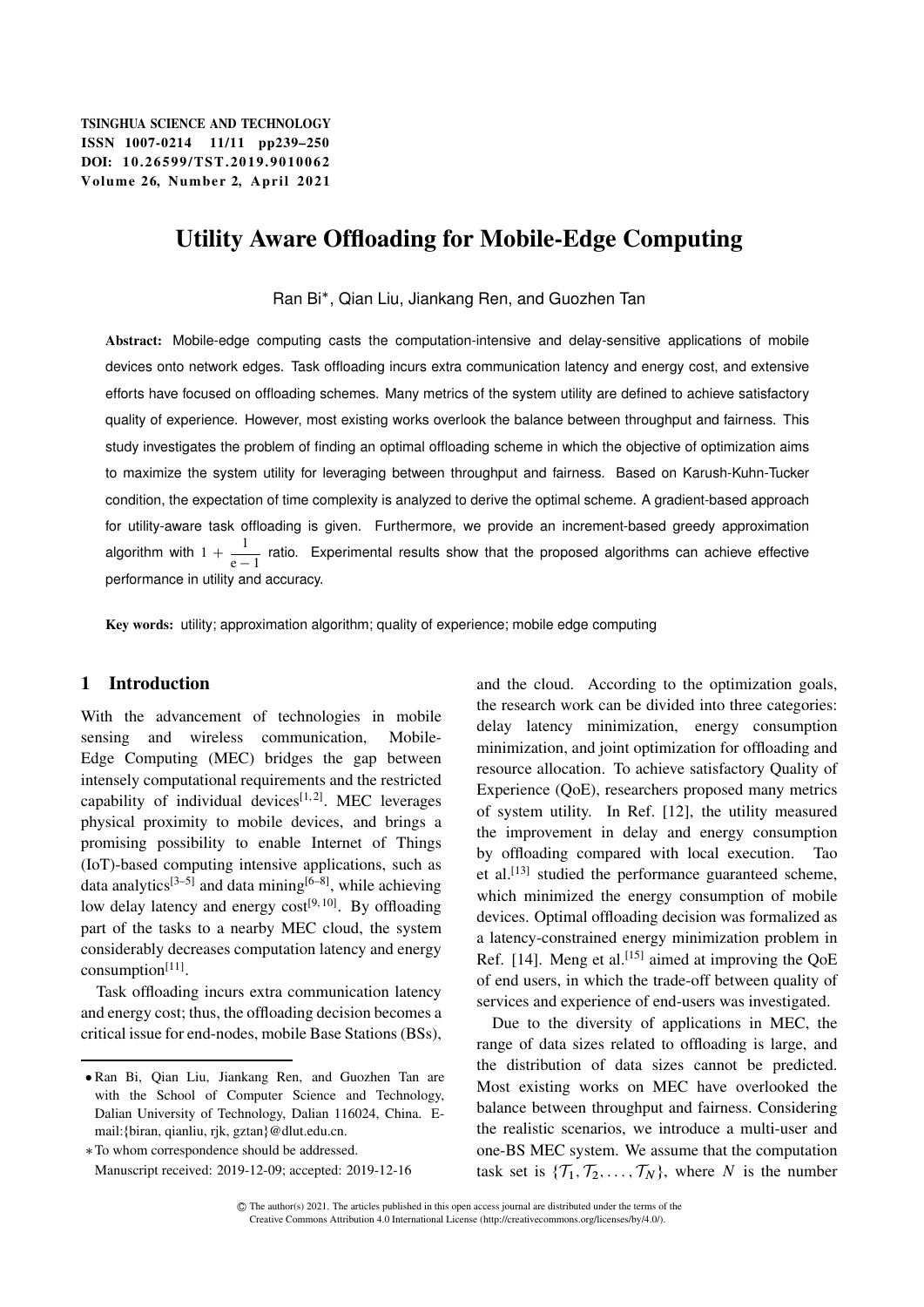of computation tasks. The data size of task  $\mathcal{T}_N$  is much larger than that of  $\mathcal{T}_i$ , for  $i \neq N$ . The QoE is severely reduced if we make an offloading decision for  $\mathcal{T}_N$ . Because offloading task  $\mathcal{T}_N$  takes a significant computation resource such that other tasks cannot be offloaded.

The computing tasks have different requirements, such as data size, number of CPU cycles, deadline of completion time, and constraint for energy consumption. Apart from considering fairness, the offloading scheme will overlook certain types of computation task, thereby leading to a significant reduction in QoE. The computation capability is always provided in advance. The relation between the requirements of computing tasks and computation capability of the server is neglected.

The aforementioned observation motivates us to investigate the problem of finding an optimal offloading scheme, which maximizes the system utility while balancing the throughput and fairness. We present a formal formulation of the optimization problem above. By using Karush-Kuhn-Tucker (KKT) condition, we prove the expectation of time complexity to derive the optimal scheme. For a given precision parameter, a  $\left(1+\frac{1}{\cdots}\right)$  $\overline{e-1}$  -approximation algorithm is provided based on greedy method. Its time complexity and space complexity are  $O\left(\frac{N^4 \tau}{c_{\text{min}}}\right)$  and  $O(N^3)$ , respectively, where  $\tau$  is the computation constraint of server and  $c_{\min}$ is the minimum number of CPU circles among the tasks. The main contributions of this paper are as follows:

The problem of finding an optimal deployment

scheme with different requirements of computing task is defined and formalized as an optimization problem.

 According to KKT condition, the expectation of time complexity for deriving the optimal scheme is proved to be  $O(4^N)$ .

 We present a gradient-based approach for utilityaware task offloading. Furthermore, an incrementbased polynomial-time approximation algorithm is provided, where the ratio bound is  $1 + \frac{1}{\cdots}$  $\frac{1}{e-1}$ . The complexity of the algorithm is analyzed.

 Simulation experiments are conducted to evaluate the proposed algorithms. Experimental results show that the given algorithms can achieve effective performance in terms of utility and accuracy.

The rest of this paper is organized as follows. Related works on offloading and task scheduling in MEC are surveyed in Section 2. In Section 3, the optimization problem is defined, and the computation complexity is analyzed in Section 4. For utility-aware task offloading, Section 5 provides a gradient-based approach and a greedy-based approximation algorithm. The approximation ratio bound is proved. Performance evaluation is illustrated in Section 6, and Section 7 concludes this paper.

## 2 Related Work

The task scheduling is critical for distributed network systems, such as wireless networks<sup>[16]</sup>,  $IoT^{[17]}$ ,  $cyber-physical$  systems<sup>[18]</sup>, and mobile crowdsensing systems[19, 20]. However, the system architecture and quality of service in MEC are different from these networks. Computation offloading for MEC has attracted considerable research effort and many efficient algorithms were proposed in Ref. [21]. Recent work has focused on either offloading decisions or resource allocation with two optimization objectives: latency and energy consumption.

To minimize the average delay, Liu et al.<sup>[22]</sup> considered a power-constrained delay minimization problem and proposed a 1D search-based approach to find the optimal stochastic computation task scheduling. Ren et al.<sup>[23]</sup> investigated the problem of minimizing the weighted-sum delay, while considering the constraints on communication and computation resource. To improve the random access possibility, Liu et al.<sup>[24]</sup> provided an MEC framework for energy internet, in which the local network was used for data collection and compression.

Lei et al.<sup>[25]</sup> proposed a semi-distributed task scheduling strategy to minimize the long-term average weighted sum of latency and energy cost, where the computation offloading and multiuser scheduling were jointly considered in a narrowband-IoT edge computing system. Closed-form solutions were provided for linear approximation and semigradient descent approach. Zhu et al.<sup>[26]</sup> proposed two approximation algorithms in a more complex scenario, where multiple moving mobile devices shared multiple MEC servers. The designed schedule strategy aimed to minimize the energy consumption while satisfying the latency constraint. To reduce the total energy consumption of all mobile devices, Tao et al.<sup>[13]</sup> studied the partial offloading decisions with constraints on resource capacity and delay.

Lyu et al.<sup>[12]</sup> investigated the joint optimization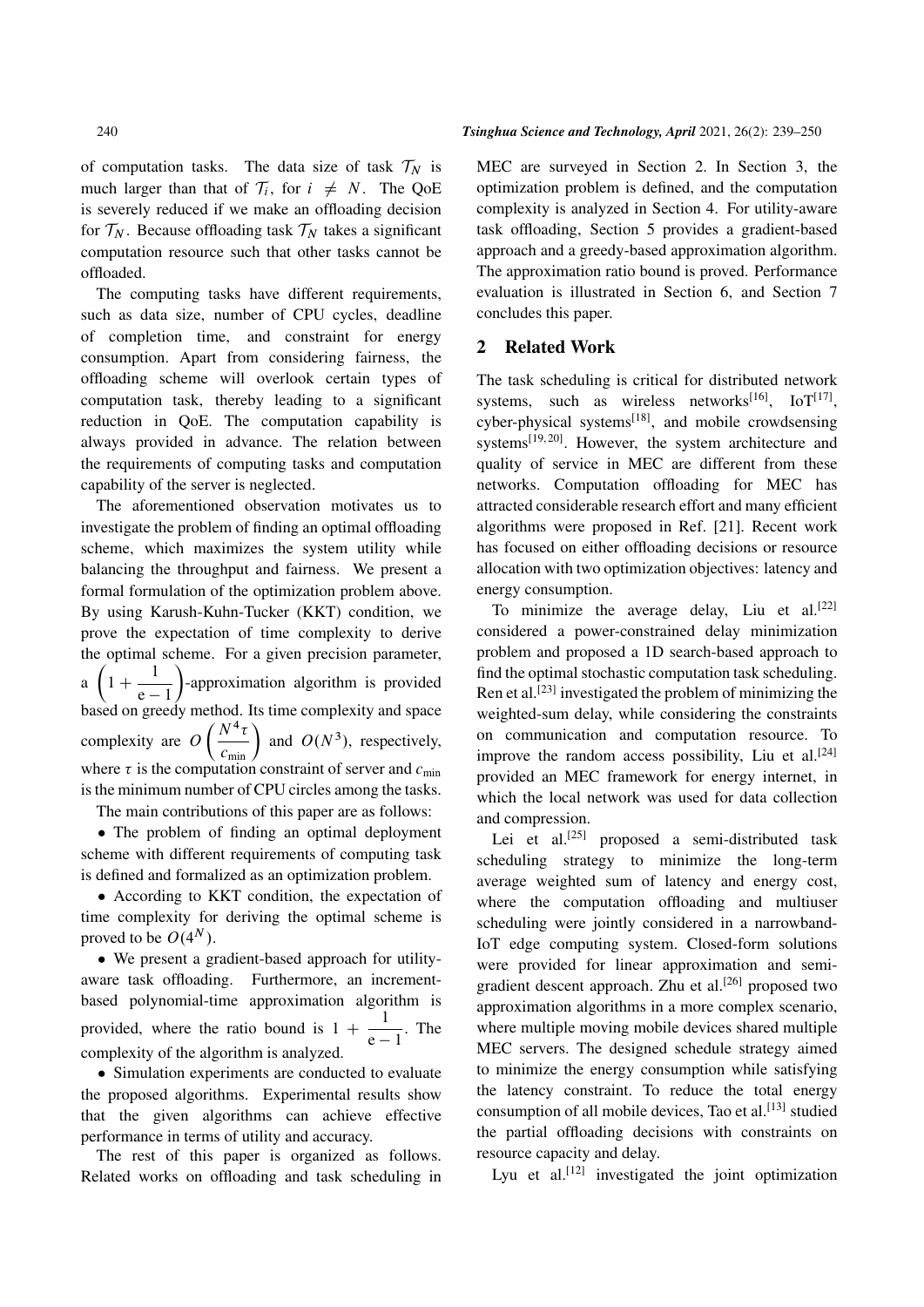for offloading decisions and computation resource allocation. The optimization objective was to maximize the system utility, which was defined as a linear combination of improvement in latency and energy cost by offloading compared with the local execution. Wang et al.<sup>[27]</sup> addressed the minimization problem for time delay and energy cost, where both of the CPU frequency control and uploading cost were considered. Firstly, the offloading decisions were made by a central method, and then the local computation and wireless transmission of devices were optimized. Most existing works overlook the balance between throughput and fairness, and the offloading scheme overlooks certain types of computation task. As a result, the QoE of some users is decreased.

## 3 System Model and Problem Formulation

In this section, the problem of finding an optimal offloading scheme with different computational requirements is defined and formalized as a general optimization problem. Based on KKT condition, the expectation of time complexity is proved to be  $O(4^N)$ .

#### 3.1 System model

We consider that the system consists of a base station and N devices (the number of computation tasks equals the number of devices), which can include IoT and mobile devices. Each device needs to offload a computation task to the base station. The devices can access the station resources through a wireless channel, and each device is endowed with different computing and communication capabilities, such as smart meters, tablets, and laptops. The system operates with a slotted structure. Let  $\mathcal{N} = \{1, 2, ..., N\}$  denote the index set for computation task.

**Definition 1** (computing task): A computing task  $\mathcal{T}_i$  is represented by a tuple  $(d_i, c_i, t_i, e_i)$ , where  $d_i$ describes the data size of the task from device  $i, c_i$  is the total number of CPU cycles required to accomplish the computation task,  $t_i$  denotes the deadline of completion time for the task, and  $e_i$  is the upper bound of energy consumption, which includes the energy cost of wireless transmission and local computation.

For the uplink transmission, the data rate of device  $i$ can be[12, 28]

$$
r_i = W \log_2 \left( 1 + \frac{p_i h_i}{N_0} \right) \tag{1}
$$

where  $W$  is the bandwidth,  $p_i$  represents the transmission power of device  $i, h_i$  denotes the channel gain from device  $i$  to the base station including path loss and fading, and  $N_0$  is the noise power. We assume that the system bandwidth is  $B$ . Thus, no more than  $M = B/W$  devices are allowed to transmit at the same time.

#### 3.2 Task offloading model

Based on the communication model, the task duration of offloading consists of time consumption by two parts, i.e., (1) communication time consumed by the uplink transmission and (2) execution time consumed by an edge server. The task delay incurred by offloading can be denoted as

$$
t_i^{\text{off}} = \frac{d_i}{r_i} + \frac{c_i}{f_e} = \frac{d_i}{W \log_2 \left( 1 + p_i h_i N_0^{-1} \right)} + \frac{c_i}{f_e} \tag{2}
$$

where  $f_e$  is the computation capability of edge server in term of instruction numbers per second.

In the procedure of task offloading, we only consider the energy cost of the upload. Therefore, the energy consumption depends on the data size of the task. If device  $i$  offloads a task to edge server, then the energy consumption of device  $i$  for uplink transmission can be denoted as follows:

$$
e_i^{\text{off}} = \frac{d_i}{r_i} \times p_i = \frac{d_i p_i}{W \log_2 (1 + p_i h_i N_0^{-1})}
$$
(3)

## 3.3 Local computation

For local task computing, let  $f_i$  denote the CPU computing capability of device i. The local execution time of the task can be obtained as follows:

$$
t_i^{\text{loc}} = \frac{c_i}{f_i} \tag{4}
$$

The energy cost of CPU is a superlinear function of computation frequency. We denote  $p_i^{\text{loc}}$  as the power consumption per CPU cycle. For task  $\mathcal{T}_i$ , the energy cost of locally processing is expressed as

$$
e_i^{\text{loc}} = p_i^{\text{loc}} \times c_i \tag{5}
$$

## 3.4 Problem formulation

For each task  $\mathcal{T}_i$ , we consider the task completion time and energy consumption simultaneously. Let  $\lambda_i$  denote the fraction of the offloading task for device  $i$ . The task delay consists of offloading and local computation as follows:

$$
\lambda_i \times t_i^{\text{off}} + (1 - \lambda_i) \times t_i^{\text{loc}} = \frac{\lambda_i d_i}{r_i} + \frac{\lambda_i c_i}{f_e} + (1 - \lambda_i) \times \frac{c_i}{f_i}
$$
(6)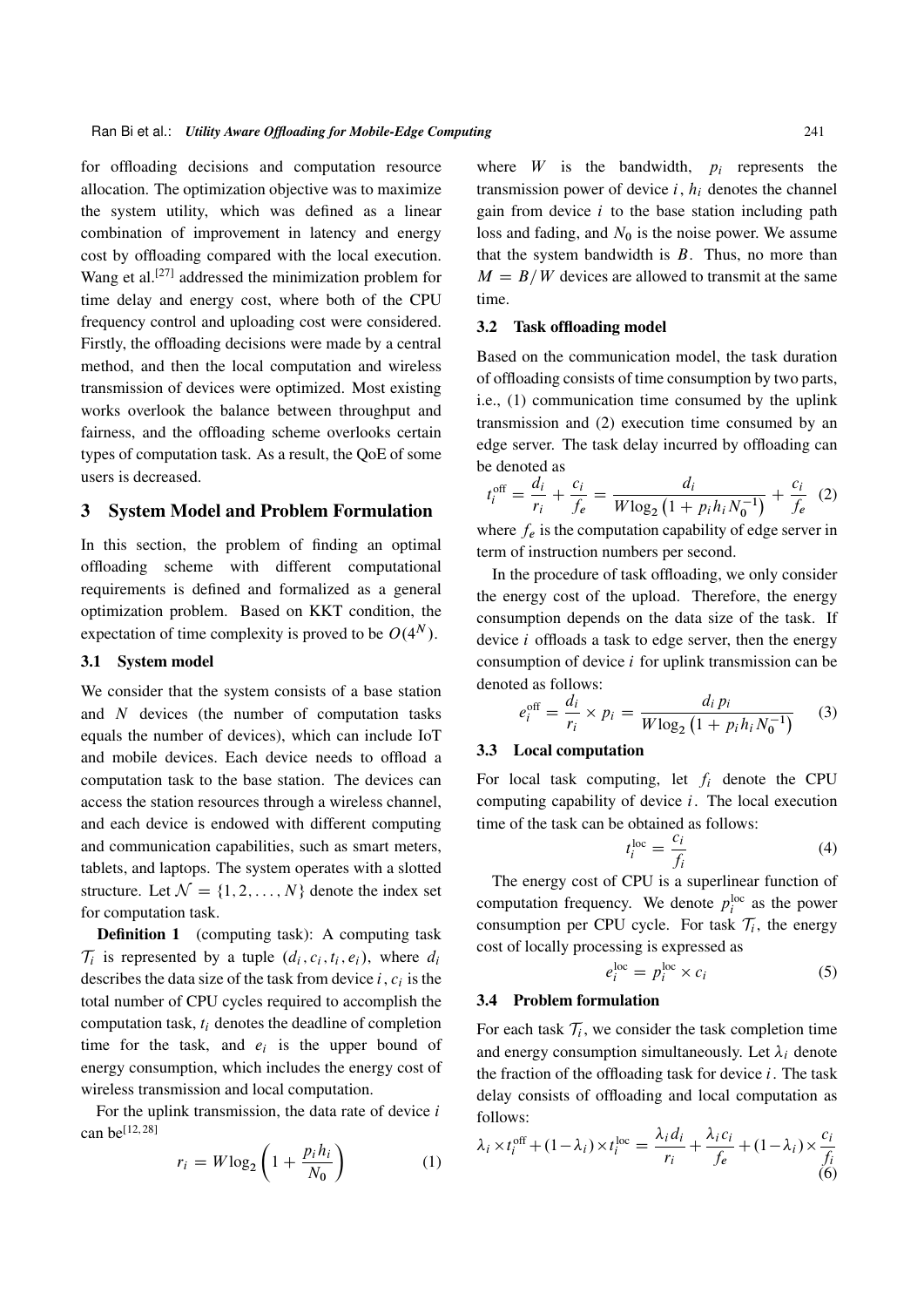Similarly, the energy consumption of each device  $i$  includes the uplink communication and local computation as follows:

$$
\lambda_i \times e_i^{\text{off}} + (1 - \lambda_i) \times e_i^{\text{loc}} = \frac{\lambda_i d_i p_i}{r_i} + (1 - \lambda_i) \times p_i^{\text{loc}} c_i
$$
\n(7)

In our model, a set of tasks arrive and seek the derived computing service. We adopt an economic point to measure the utility for the edge server performing a computation task. The nonlinear value function presented in this paper is similar to that in the work of Refs. [29, 30] based on the law of diminishing marginal utility<sup>[31,32]</sup>. The utility of the edge server by serving task  $\mathcal{T}_i$  can be written as

$$
u_i = \log(1 + \lambda_i d_i) \tag{8}
$$

Let  $\tau$  denote the total CPU computation capability, which can be observed as the maximum number of instructions per second. For a given set of computation task  $\{T_1, T_2, \ldots, T_N\}$ , the computation capability of the server satisfies the condition that  $\sum$ N  $i=1$  $c_i > \tau$ . That is, the service cannot enable each task to be computed at the BS. In this paper, we aim to maximize the sum of the utility for the given tasks. The optimization problem can be formulated as follows: N

$$
\max_{\lambda} \sum_{i=1}^{\infty} \log(1 + \lambda_i d_i)
$$
(9)  
s.t. 
$$
\frac{\lambda_i d_i}{r_i} + \frac{\lambda_i c_i}{f_e} + (1 - \lambda_i) \times \frac{c_i}{f_i} \leq t_i, \forall i \in \mathcal{N}
$$
(10)

$$
\frac{\lambda_i d_i p_i}{r_i} + (1 - \lambda_i) \times p_i^{\text{loc}} c_i \leqslant e_i, \forall i \in \mathcal{N} \quad (11)
$$

$$
\sum_{i=1}^{N} \lambda_i c_i \leq \tau \tag{12}
$$

$$
0 \leqslant \lambda_i \leqslant 1, \forall i \in \mathcal{N} \tag{13}
$$

#### 4 Computation Complexity Analysis

Lemma 1 The objective function of optimization problem (9) is strictly concave.

**Proof** For given  $i \in \{1, 2, ..., N\}$ , we can have the following:

$$
\frac{\partial \log(1 + \lambda_i d_i)}{\partial \lambda_i} = \frac{d_i}{(1 + \lambda_i d_i) \ln 2}.
$$

According to the constraints  $\lambda_i > 0$  and  $d_i > 0$ , the following is easily known:

242 *Tsinghua Science and Technology, April* 2021, 26(2): 239–250

$$
\frac{\partial^2 \log(1 + \lambda_i d_i)}{\partial^2 \lambda_i} = \frac{-d_i^2}{(1 + \lambda_i d_i) \ln 2} < 0.
$$

Then  $log(1 + \lambda_i d_i)$  is a concave function with respect to  $\lambda_i$ , and the sum of independent concave functions is still a concave function. Based on the preceding discussion, we can determine that the objective function of optimization problem (9) is strictly concave.

For any given  $i$ , we know that the inequality constraints of the problem are convex function, with regard to  $\lambda_i$ . We can apply the KKT condition to obtain the optimal solutions for the proposed problem (9). For simplification, we introduce notations  $T_i$  and  $E_i$ , such that  $\forall i \in \{1, 2, ..., N\},\$ 

$$
U(\lambda) = \sum_{i=1}^{N} \log(1 + \lambda_i d_i), C(\lambda) = \sum_{i=1}^{N} \lambda_i c_i - \tau.
$$
  

$$
T_i(\lambda_i) = \frac{\lambda_i d_i}{r_i} + \frac{\lambda_i c_i}{f_e} + (1 - \lambda_i) \times \frac{c_i}{f_i} - t_i \quad (14)
$$
  

$$
E_i(\lambda_i) = \frac{\lambda_i d_i p_i}{r_i} + (1 - \lambda_i) \times p_i^{\text{loc}} c_i - e_i \quad (15)
$$

**Theorem 1** We assume that  $\lambda_1^*$  $\lambda_1^*, \lambda_2^*, \ldots, \lambda_N^*$  are the optimal solutions to Problem (9), then there must exist  $\alpha_1^*$  $i_1^*, \ldots, \alpha_N^*, \ \beta_1^*$  $j_1^*, \ldots, \beta_N^*$ , and  $\xi^*$ , satisfying the following:

$$
\nabla U(\lambda^*) - \sum_{j=1}^N \alpha_i^* \nabla T_i(\lambda_i^*) - \sum_{k=1}^N \beta_k^* \nabla E_k(\lambda_k^*) -
$$
  

$$
\xi^* \nabla C(\lambda^*) = 0
$$
 (16)

$$
\alpha_i^* E_i(\lambda_i^*) = 0, \beta_i^* E_i(\lambda_i^*) = 0, \forall i \in \{1, 2, ..., N\}
$$
\n(17)

$$
\xi^* C(\lambda^*) = 0 \tag{18}
$$

$$
T_i(\lambda_i^*) \leq 0, E_i(\lambda_i^*) \leq 0, C(\lambda^*) \leq 0, \forall i \in \{1, 2, \dots, N\}
$$
\n
$$
(19)
$$

$$
\xi^* \geq 0, 0 \leq \lambda_i^* \leq 1, \alpha_i^* \geq 0, \beta_i^* \geq 0, \forall i \in \{1, 2, ..., N\}
$$
\n(20)

We define the Lagrangian function as follows:

$$
L(\lambda, \alpha, \beta, \xi) = \sum_{i=1}^{N} \log(1 + \lambda_i d_i) + \sum_{i=1}^{N} \alpha_i (0 - T_i(\lambda_i)) + \sum_{i=1}^{N} \beta_i (0 - E_i(\lambda_i)) + \xi (0 - C(\lambda)) (21)
$$

Based on Theorem 1, we need to solve  $(3N + 1)$ equations, that is, Eqs. (16)–(18). Then, we check if the solutions satisfy Constraints (19) and (20). For given  $i \in \{1, \ldots, N\}$ , we obtain the optimal solutions by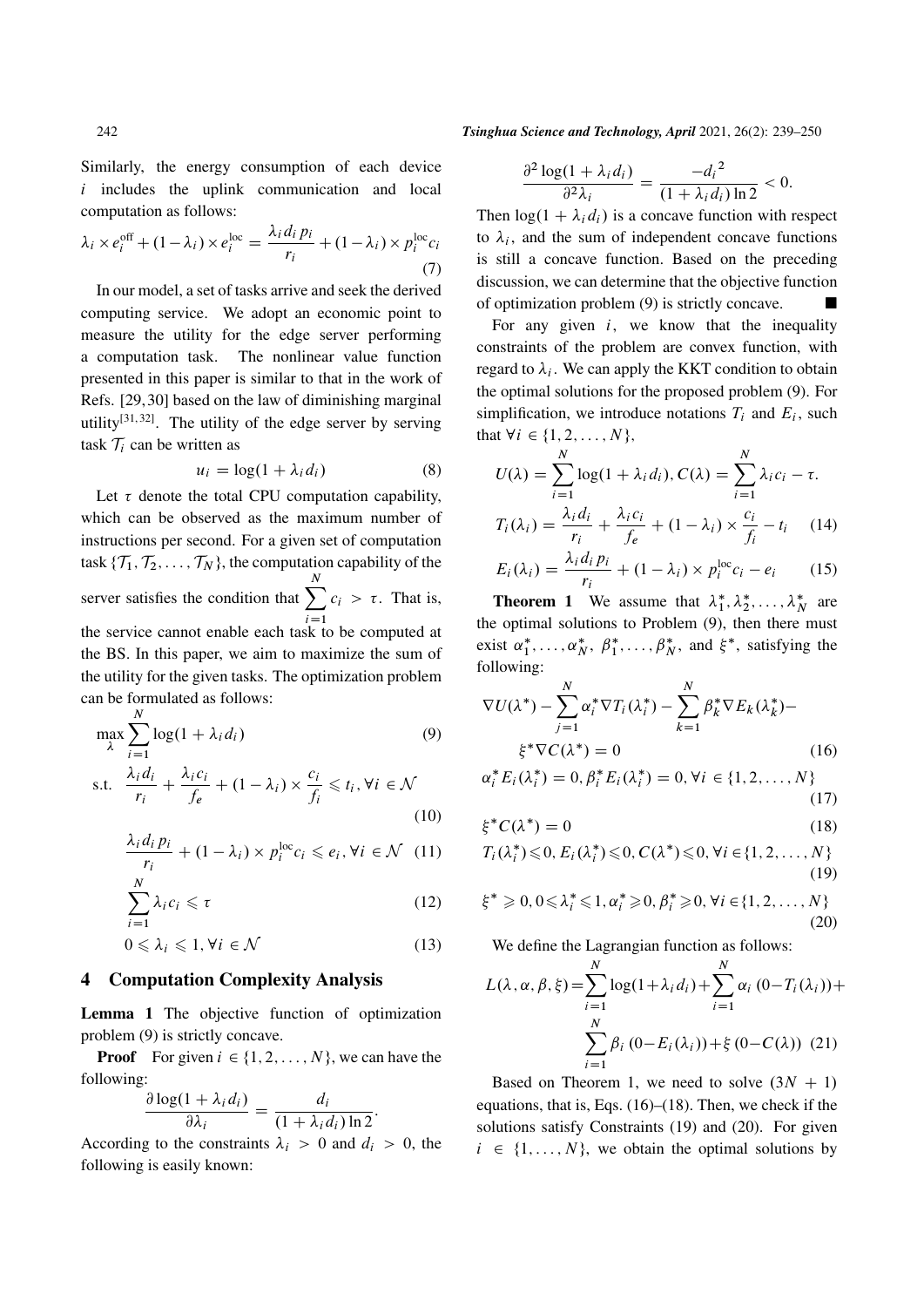dealing with the following equations:

$$
\begin{cases}\n\frac{d_i}{(1+\lambda_i^*d_i)\ln 2} + \alpha_i^* \left(\frac{c_i}{f_i} - \frac{d_i}{r_i} - \frac{c_i}{f_e}\right) = \\
-\beta_i^* \left(p_i^{loc}c_i - \frac{d_i p_i}{r_i}\right) + \xi^*c_i \quad (22a) \\
\beta_i^* \left(\frac{\lambda_i^* d_i p_i}{r_i} + (1-\lambda_i^*) \times p_i^{loc}c_i - e_i\right) = 0 \quad (22b) \\
\xi^* \left(\sum_{i=1}^N \lambda_i^* c_i - \tau\right) = 0 \quad (22c)\n\end{cases}
$$

$$
\xi^* \left( \sum_{i=1}^N \lambda_i^* c_i - \tau \right) = 0 \tag{22c}
$$

Lemma 2 Without the constraint of Eq. (22c), four cases are used to check the feasibility of the solutions derived by the preceding equations.

**Proof** For given  $i$ , we consider the equations for  $\lambda_i$ ,  $\alpha_i$ , and  $\beta_i$ .

**Case 1**  $\alpha'_i \neq 0$  and  $\beta'_i = 0$ . Then, the following formulas simultaneously hold:

$$
\begin{cases} \frac{\lambda'_i d_i}{r_i} + \frac{\lambda'_i c_i}{f_e} + (1 - \lambda'_i) \times \frac{c_i}{f_i} - t_i = 0 \quad (23a) \\ \frac{\lambda'_i d_i p_i}{r_i} + (1 - \lambda'_i) \times p_i^{\text{loc}} c_i - e_i < 0 \quad (23b) \end{cases}
$$

According to Eq. (23a), we can obtain that  $\lambda'_i$  =  $c_i f_i^{-1} - t_i$  $\frac{c_i f_i - l_i}{c_i f_i^{-1} - c_i f_e^{-1} - d_i r_i^{-1}}$ . If  $\lambda_i'$  $i$  satisfies Constraint (23b), then  $\lambda'_i$  is the candidate of optimal solutions. If ;  $\lambda_i'$  $i<sub>i</sub>$  does not meet Constraint (23b), then we consider Cases  $2 - 4$ .

**Case 2**  $\alpha'_i = 0$  and  $\beta'_i \neq 0$ . Similarly, the following formulas simultaneously hold:

$$
\begin{cases} \frac{\lambda'_i d_i}{r_i} + \frac{\lambda'_i c_i}{f_e} + (1 - \lambda'_i) \times \frac{c_i}{f_i} - t_i < 0 \ (24a) \\ \frac{\lambda'_i d_i p_i}{r_i} + (1 - \lambda'_i) \times p_i^{\text{loc}} c_i - e_i = 0 \ (24b) \end{cases}
$$

According to Eq. (24b), we know that  $\lambda'_i =$  $e_i - p_i^{\log} c_i$  $\frac{e_i - p_i - c_i}{d_i p_i r_i^{-1} - p_i \log c_i}$ . If  $\lambda_i$  $i$  can meet Constraint (24a), then  $\lambda_i'$  $\hat{i}_i$  is the candidate of optimal solutions. If  $\lambda_i$  $i$  does not satisfy Constraint (24a), then we consider Cases 3 and 4.

Case 3 
$$
\alpha'_i \neq 0
$$
 and  $\beta'_i \neq 0$ .  
\n
$$
\begin{cases}\n\frac{\lambda'_i d_i}{r_i} + \frac{\lambda'_i c_i}{f_e} + (1 - \lambda'_i) \times \frac{c_i}{f_i} - t_i = 0 \tag{25a} \\
\frac{\lambda'_i d_i p_i}{r_i} + (1 - \lambda'_i) \times p_i^{\text{loc}} c_i - e_i = 0 \tag{25b}\n\end{cases}
$$

Based on Eq. (25a),  $\lambda'_i = \frac{c_i f_i^{-1} - t_i}{\lambda_i^{-1} - t_i^{-1}}$  $\frac{c_i f_i^{-1} - c_i f_e^{-1} - d_i r_i^{-1}}{c_i f_e^{-1} - d_i r_i^{-1}}$ If  $\lambda_i'$  $\lambda_i'$  satisfies Constraint (25b), then  $\lambda_i'$  $i$  is the candidate of optimal solutions. Otherwise, we consider Case 4.

**Case 4**  $\alpha'_i = 0$  and  $\beta'_i = 0$ . According to  $\frac{\partial L}{\partial \lambda'}$  $\frac{\partial L}{\partial \lambda'_i} = 0,$ i

we know  $\lambda'_i = \frac{1}{\xi'_i}$  $\sqrt{\xi' c_i \ln 2}$  $-1$  $\frac{1}{d_i}$ , which implies that  $\xi' > 0$ .  $\alpha'_i \neq 0$ ,  $\beta'_i \neq 0$  or  $\xi'_i \neq 0$  mean that the corresponding  $(100/10)$ optimal point is on the boundary.

**Theorem 2** For given  $N$  tasks, the expectation of time complexity for deriving the optimal points is  $O(4^N)$ .

**Proof** For given task  $T_i$ , we need to check the feasibility of optimal solution under four cases. If  $\lambda_1'$  $\lambda'_1, \lambda'_2, \ldots, \lambda'_N$  are candidates of optimal points, that are derived based on Lemma 2, then  $\xi'$  can be obtained by resolving equation  $\sum$ N  $i=1$  $\lambda_i'$  $i'_{i}c_{i} - \tau = 0$ . We verify whether the candidate points such as  $\lambda'$  $\lambda'_1, \ldots, \lambda'_N$  $\alpha'_{1}$  $\alpha'_1, \ldots, \alpha'_N, \ \ \beta'_1$  $'_{1}, \ldots, \beta'_{N}$ , and  $\xi'$ , meet the KKT conditions in Eqs.  $(16) - (20)$ .

For a given feasible solution  $\alpha$ ,  $\beta$ , and  $\xi$ , we denote the computation cost to verify KKT conditions as  $O(1)$ . We assume that the optimal points satisfy the uniform distribution. The expectation of time complexity is analyzed as  $1 \times \frac{1}{\sqrt{2}}$  $\frac{1}{4^N} + 2 \times \frac{1}{4^N}$  $\frac{1}{4^N} + \cdots + 4^N \times \frac{1}{4^N}$  $4<sup>N</sup>$  $=\frac{4^{N}+1}{2^{N}}$  $\frac{1}{2}$ . Based on the preceding analysis, the expectation of

time complexity to derive the optimal points is  $O(4^N)$ .  $\blacksquare$ 

## 5 Algorithm Design for Utility-Aware Task **Offloading**

As the expectation of time complexity is  $O(4^N)$ , designing an exact algorithm with polynomial time for optimal task offloading is difficult. We present a gradient-based approach for utility-aware task offloading, in which the performance depends on step size and relative ratio. Moreover, we prove that the objective function of the problem is increasing and submodular. We provide a greedy polynomial-time algorithm with approximation ratio guarantee.

## 5.1 Gradient-based approach for utility-aware task offloading

We provide a gradient-based approach for utilityaware task offloading. The basic idea of the gradient method is to solve the dual problem. We consider the dual decomposition for Problem (9). Owing to the separability of Constraints (10) and (11), we present the Lagrangian form of the primal problem.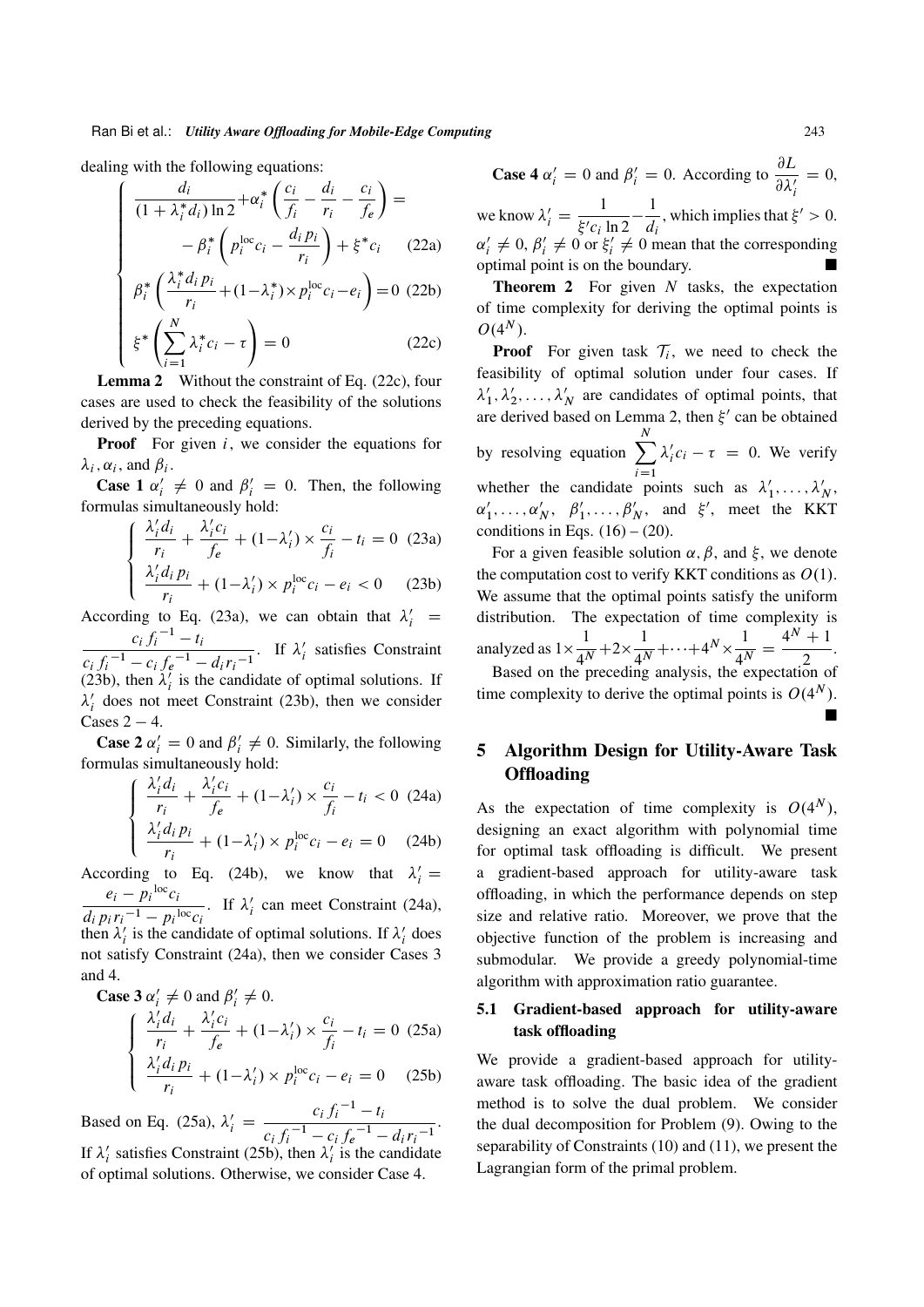$$
L(\lambda, \xi) = \sum_{i=1}^{N} \log(1 + \lambda_i d_i) + \xi \left(\tau - \sum_{i=1}^{N} \lambda_i c_i\right)
$$
\n(26)

s.t. 
$$
\frac{\lambda_i d_i}{r_i} + \frac{\lambda_i c_i}{f_e} + (1 - \lambda_i) \times \frac{c_i}{f_i} \leq t_i, \forall i \in \mathcal{N}
$$
 (27)

$$
\frac{\lambda_i d_i p_i}{r_i} + (1 - \lambda_i) \times p_i^{\text{loc}} c_i \le e_i, \forall i \in \mathcal{N} \quad (28)
$$

$$
0 \leq \lambda_i \leq 1, \forall i \in \mathcal{N} \tag{29}
$$

We can easily know that

$$
L(\lambda, \xi) = \sum_{i=1}^{N} \{ \log(1 + \lambda_i d_i) - \xi \lambda_i c_i \} + \xi \tau,
$$

and  $L(\lambda, \xi)$  is a strictly concave function.

Without the constraints, the maximum value of  $L(\lambda, \xi)$  can be achieved by a given  $\xi$ . For a given  $\xi$ ,  $\lambda_i^*$  is defined as follows:

$$
\lambda_i^{\star}(\xi) = \arg \max_{\lambda_i \ge 0} [\log(1 + \lambda_i d_i) - \xi \lambda_i c_i]
$$
 (30)

 $\lambda_i^{\star}(\xi)$  can be obtained by  $\frac{\partial L(\lambda,\xi)}{\partial \lambda_i} = 0$ . For  $\forall i \in \mathcal{N}$ , we have

$$
\frac{\partial L(\lambda, \xi)}{\partial \lambda_i} = \frac{d_i}{(1 + \lambda_i d_i) \ln 2} - \xi c_i \tag{31}
$$

$$
\lambda_i^{\star}(\xi) = \frac{1}{\xi c_i \ln 2} - \frac{1}{d_i} \tag{32}
$$

According to strict concavity,  $\lambda_i^{\star}(\xi)$  is unique. The dual problem is as follows:

$$
g(\xi) = \sum_{i=1}^{N} g(\lambda_i^{\star}, \xi) + \xi \tau
$$
 (33)

s.t. 
$$
g(\lambda_i^*, \xi) = \log(1 + \lambda_i^* d_i) - \xi \lambda_i c_i
$$
 (34)

$$
\lambda_i^*(\xi) = \frac{1}{\xi c_i \ln 2} - \frac{1}{d_i}
$$
 (35)

$$
\xi \geqslant 0 \tag{36}
$$

Based on the preceding analysis, the gradient approach can be applied:

$$
\xi(l+1) = \left[\xi(l) - \varphi\left(\tau - \sum_{i=1}^{N} \lambda_i\left(\xi\left(l\right)\right)\right)\right]^{+}
$$
 (37)

where *l* is the iteration index,  $\varphi > 0$  is a small positive step size, and  $\left[\cdot\right]^+$  denotes the projection onto the nonnegative quadrant.

Theorem 3 If we do not consider the Constraints (10) and (11), then the dual variable  $\xi(m)$  converges to the dual optimal  $\xi^*$  as  $m \to \infty$ , and the primal variable  $\lambda_i^{\star}$  ( $\xi(m)$ ) also converges to the primal optimal variable  $\lambda_i^{\star}$ .

Proof The objective function of Problem (9) is strictly concave. The problem satisfies Slater's

#### 244 *Tsinghua Science and Technology, April* 2021, 26(2): 239–250

condition. Thus, the primal Problem (9) and dual Problem (33) are strong dualities, if we do not consider the constraints on delay latency and energy cost. As the duality gap is zero, the solution of Problem (30) is unique because of the strong duality. Therefore, the dual variable  $\xi(m)$  converges to the dual optimal  $\xi^*$ as  $m \to \infty$ , and the primal variable  $\lambda_i^{\star}(\xi(m))$  also converges to the primal optimal variable  $\lambda_i^*$ .

We can obtain the optimal solution for the primal problem by solving the dual problem. Constraints (10) and (11) are linear functions with respect to  $\lambda_i$ . The feasible solution space is convex. The dual solution  $\xi(m + 1)$  leads to the primal solution  $\lambda$ , when  $m \to \infty$ . In the iterative process, we should check the boundary conditions for  $\lambda_i$ . For a given  $\mathcal{T}_i$  =  $d_i, c_i, t_i, e_i, p_i, p_i^{\text{loc}} >$ , the boundary condition for  $\lambda_i$ is easily obtained due to the separability of Constraints (10) and (11).

According to the pseudocode as shown in Algorithm 1, the computation complexity depends on the  $\delta$  and initial value of  $\xi_{\Omega}$ .

## Algorithm 1 Gradient-based algorithm for utility-aware task offloading

Input: 
$$
W, \tau, f_e, \varphi > 0, \delta > 0, \tau_i = < d_i, c_i, t_i, e_i, p_i, p_i^{\text{loc}} >
$$
,  
\nfor  $i = 1, ..., N$ ;  
\nOutput:  $\lambda_1, \lambda_2, ..., \lambda_N$ ;  
\n1: Initialization, let  $\xi_O$  and  $\xi_U$  equal a nonnegative value;  
\n2: Initialization, let  $\lambda_i = 0$ ;  
\n3: **for**  $i = 1$  to  $N$  **do**  
\n4: According to Constraints (10) and (11), compute the lower  
\nbound  $L_i$  and upper bound  $U_i$  of  $\lambda_i$ ;  
\n5: **end for**  
\n6: Let  $h = +\infty$ ;  
\n7: **while**  $h > 1 + \delta$  **do**  
\n8:  $\xi_O = \xi_U$ ;  
\n9:  $\xi_U = \left[ \xi_O - \varphi \left( \tau - \sum_{i=1}^N \lambda_i (\xi_O) \right) \right]^+$ ;  
\n10: **for**  $i = 1$  to  $N$  **do**  
\n11:  $\lambda_i = \frac{1}{\xi_U c_i \ln 2} - \frac{1}{d_i}$ ;  
\n12: **if**  $\lambda_i > U_i$  **then**  
\n13:  $\lambda_i = U_i$ ;  
\n14: **end if**  
\n15: **if**  $\lambda_i < L_i$  **then**  
\n16:  $\lambda_i = L_i$ ;  
\n17: **end if**  
\n18: **end for**  
\n19:  $h = \sum_{i=1}^N \log(1 + \lambda_i(\xi_U)d_i) / \sum_{i=1}^N \log(1 + \lambda_i(\xi_O)d_i)$ ;  
\n20: **end while**  
\n21: **return**  $\lambda_i$ .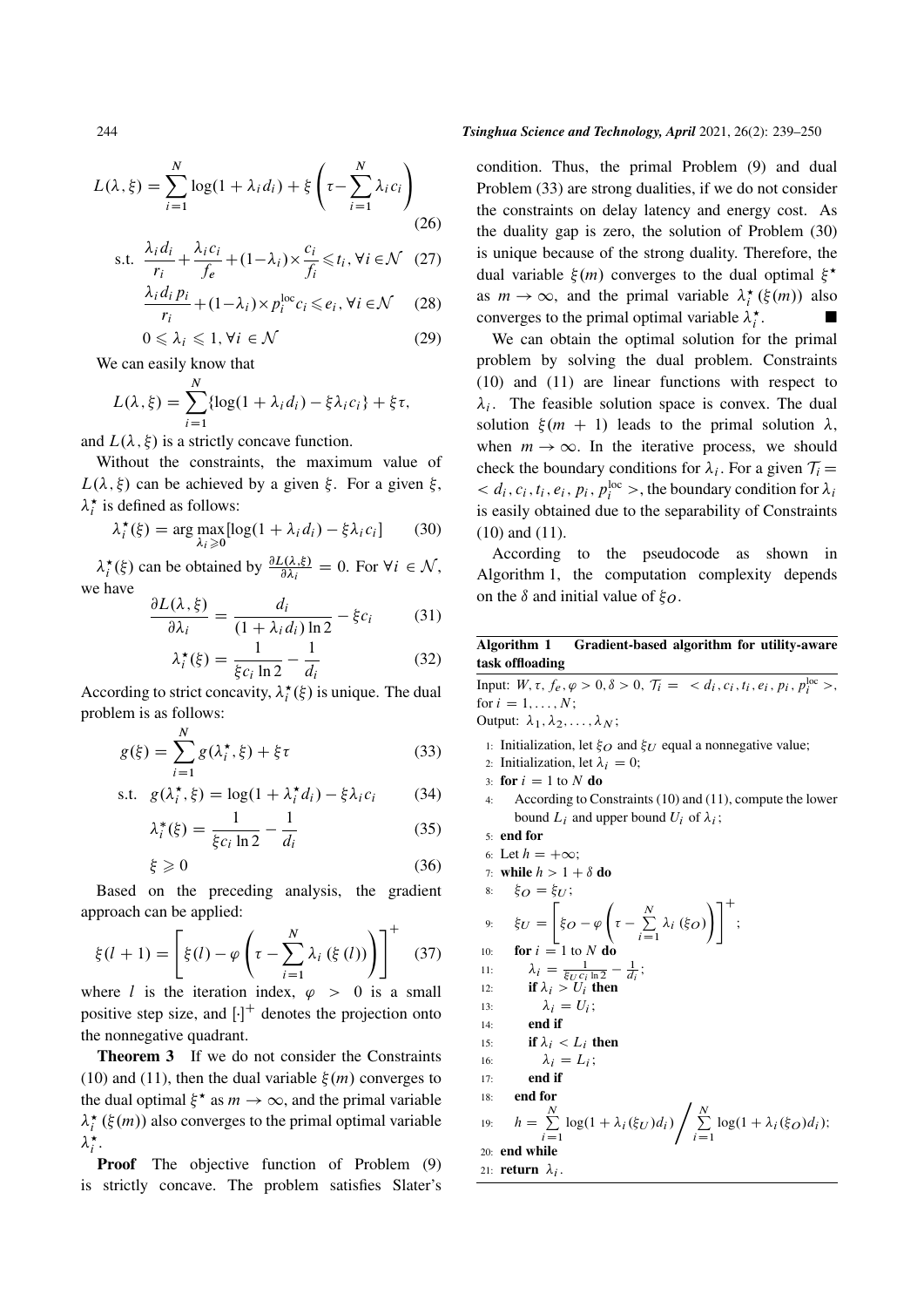### 5.2 Increment-based approximation algorithm

Designing an exact algorithm with polynomial-time cost for optimal offloading scheme is difficult. In this section, we prove that the objective function of the proposed problem is increasing and submodular. Then, we provide a greedy algorithm called Increment-based Approximation Algorithm for Offloading Scheme (IAAOS). The approximation ratio bound is proved to be  $1 + \frac{1}{2}$  $\frac{1}{e-1}$ .

Theorem 4 The objective function of Problem (9) is submodular.

**Proof** We denote  $\lambda = {\lambda_1, \ldots, \lambda_N}$  as a given feasible offloading scheme. For convenience, we define a unit set  $I(k, i) = \{0, \ldots, 10^{-k}, 0, \ldots, 0\}$ .  $\lambda + I(k, i)$ will generate a new set  $\hat{\lambda} = {\lambda_1, \dots, \lambda_{i-1}, \lambda_i}$  $10^{-k}$ ,  $\lambda_{i+1}, \ldots, \lambda_N$ , in which the schemes of all the tasks are the same as  $\lambda$ , and expect  $\lambda_i$  added by  $10^{-k}$ .

We denote  $\delta(\lambda, k, i)$  as the increment of the utility where only  $\lambda_i$  is added by  $10^{-k}$ . Thus we can have the following:

$$
\delta(\lambda + I(k, i), \lambda) = U(\lambda + I(k, i)) - U(\lambda) =
$$
  

$$
\log(1 + \lambda_i d_i + 10^{-k} d_i) - \log(1 + \lambda_i d_i)
$$
 (38)

Since  $log(1 + \lambda_i d_i)$  is a monotone increasing function, we know  $\delta(\lambda + I(k, i), \lambda) > 0$ .

For any given h and  $j \neq i$ , we can have

$$
\delta(\lambda + I(h, j) + I(k, i), \lambda + I(h, j)) =
$$
  
\n
$$
\log(1 + \lambda_j d_j + 10^{-h} d_j) + \log(1 + \lambda_i d_i + 10^{-k} d_i) -
$$
  
\n
$$
\log(1 + \lambda_j d_j + 10^{-h} d_j) - \log(1 + \lambda_i d_i) =
$$
  
\n
$$
\delta(\lambda + I(k, i), \lambda)
$$
\n(39)

For any given h and  $j = i$ , we can get

$$
\delta(\lambda + I(h, i) + I(k, i), \lambda + I(h, i)) =
$$
  
\n
$$
\log(1 + \lambda_i d_i + (10^{-h} + 10^{-k}) d_i) -
$$
  
\n
$$
\log(1 + \lambda_i d_i + 10^{-h} d_i).
$$

Based on Lagrange mean value theorem, it can be known that

$$
\begin{cases}\n\delta(\lambda + I(k, i), \lambda) = \frac{d_i 10^{-k}}{(1 + x_1 d_i) \ln 2}, \\
\delta(\lambda + I(h, i) + I(k, i), \lambda + I(h, i)) = \frac{d_i 10^{-k}}{(1 + x_2 d_i) \ln 2} \\
(40)\n\end{cases}
$$

where  $x_1 \in (\lambda, \lambda + 10^{-k})$  and  $x_2 \in (\lambda + 10^{-h}, \lambda +$  $10^{-h} + 10^{-k}$ ). And then we can have

$$
\delta(\lambda + I(h, i) + I(k, i), \lambda + I(h, i)) < \delta(\lambda + I(k, i), \lambda) \tag{41}
$$

According to the definition of submodular set

function<sup>[33]</sup>, the objective function of Problem  $(9)$  is submodular.

In the following, we propose an increment per-costbased greedy algorithm and analyze the approximation ratio.

Step 1. We enumerate all feasible solutions of cardinality 3.

Step 2. For each feasible solution, we find the offloading task with the largest increment per cost. Let the corresponding  $\lambda$  be increased by  $10^{-k}$ , until Constraints (10)–(13) are not be satisfied. Then, k is the input parameter for precision, which can be defined by the users.

Step 3. Finally, the algorithm returns the offloading scheme with the largest utility among all the schemes derived from Step 2, thereby obtaining the final result.

Based on the preceding analysis, Algorithm 2 presents the pseudocode of calculating the feasible offloading scheme.

**Corollary 1** For a given precision parameter  $k$ , let  $Q_{\text{OPT}}(k)$  denote the utility of the optimal solutions of Problem (9). We denote the utility derived from the solution of Algorithm 2 as  $Q_{\text{IAAOS}}(k)$ . Then, the approximation ratio  $r = \frac{Q_{\text{OPT}}(k)}{Q_{\text{IAAOS}}(k)}$  satisfies

$$
r \leqslant 1 + \frac{1}{e - 1} \tag{42}
$$

**Proof** Based on Theorem 4, the objective function of Problem (9) is increasing and submodular. According to Ref. [34], the provided greedy-based approximation algorithm is with ratio bound  $1 + \frac{1}{\sqrt{2}}$  $\frac{1}{e-1}$ . È

In Corollary 1, we note that the approximation ratio is also related to precision parameter  $k$ . This condition means that for  $\forall i \in \{1, 2, ..., N\}, \lambda_i \in$  $\{0, 1 \times 10^{-k}, 2 \times 10^{-k}, \dots, 10^{k} \times 10^{-k}\}.$ 

$$
N^3
$$
 feasible schemes exist, such that  $\sum_{i=1}^N \lambda_i \le 3 \times$ 

 $10^{-k}$ . According to Algorithm 2, the time complexity for enumerating all feasible solutions of cardinality 3 is  $O(N^3)$ . For each feasible scheme  $\lambda(h)$ , the complexity for greedily increasing  $\lambda_i(h)$  by  $10^{-k}$  is  $O\left(\min\left\{\frac{N\tau}{N}\right\}\right)$  $c_{\min}$  $, 10^k$ , where  $c_{\min} = \min\{c_i | i = 1, 2, \}$ 

 $\dots, N$ }. Then, the cost is  $O\left(\frac{N^4 \tau}{c_{\min}}\right)$  from Lines 4 – 14. Based on the preceding analysis, the computation complexity is  $O\left(\frac{N^4\tau}{c_{\min}}\right)$ . The space complexity is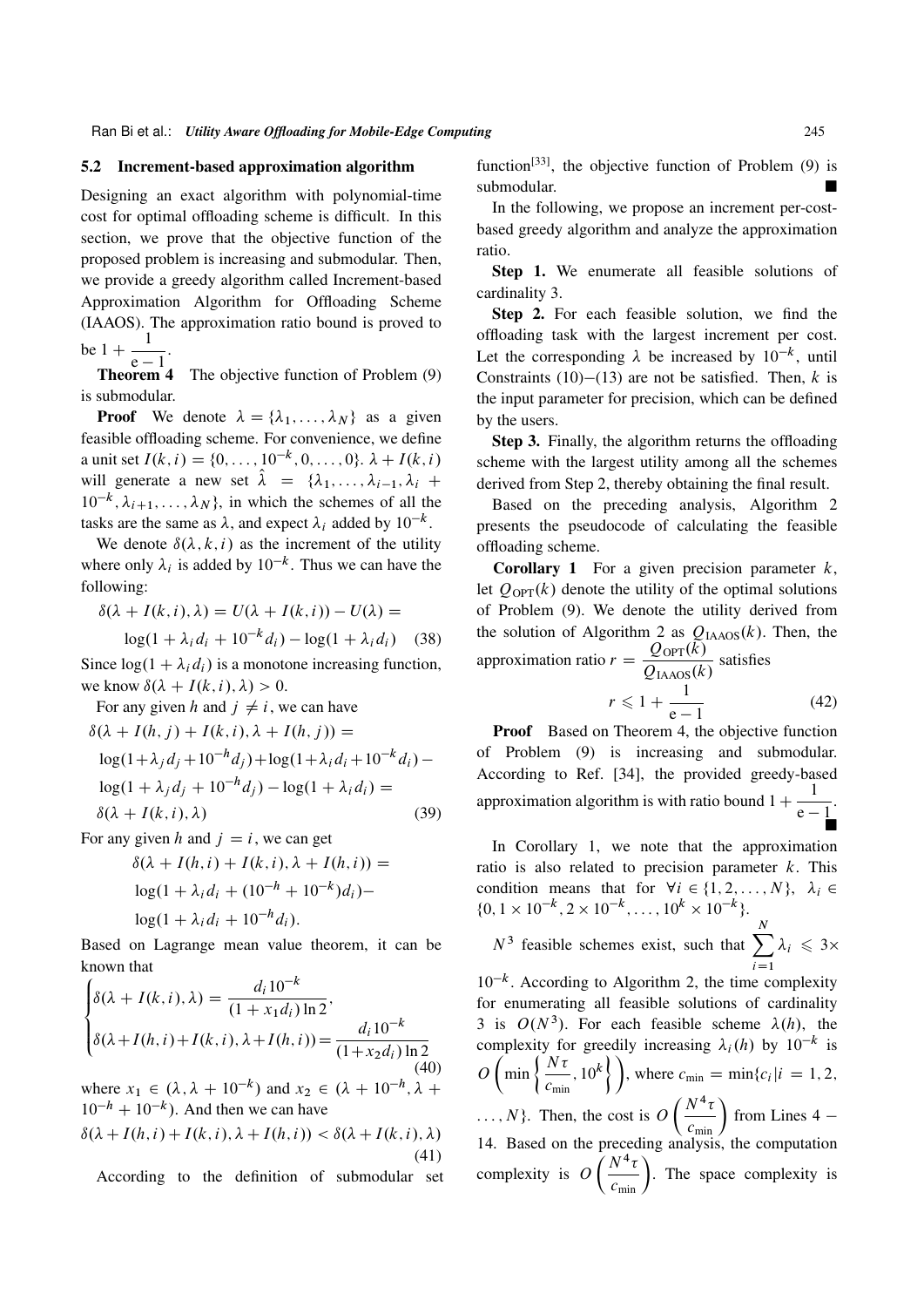Input:  $k, W, \tau, f_e, \mathcal{T}_i = \langle d_i, c_i, t_i, e_i, p_i, p_i^{\text{loc}} \rangle$ , for  $i = 1$ ,  $\ldots, N$ 

Output:  $\lambda_1, \lambda_2, \ldots, \lambda_N$ 

- 1: Initialization, let  $\lambda_i = 0$  for  $i \in \{1, 2, \ldots, N\}.$
- 2: Enumerate all feasible solutions of cardinality 3, as the initial scheme set  $S_3 = {\lambda(1), \lambda(2), \ldots, \lambda(M)}$ . Such that for each scheme  $\lambda(j) = {\lambda_1(j), \lambda_2(j), ...,}$  $\lambda_{N}(j)\},\,\sum\limits_{N=1}^{N}$  $\sum_{i=1}^{N} \lambda_i(j) \leq 3 \times 10^{-k}$ , and the constraints are satisfied, i.e.  $\forall i \in \{1, ..., N\}, T_i(\lambda_i(j)) \leq 0, E_i(\lambda_i(j))$  $\leqslant$  0, and  $\sum^N$  $\sum_{i=1}^N \lambda_i(j)c_i \leq \tau.$ 3:  $U_{\text{max}} = \max \{U(\lambda(j)) | j \in \{1, 2, ..., M\}\};$ 4: for  $j = 1$  to M do 5: while  $\sum_{i=1}^{N}$  $\sum_{i=1}^{N} \lambda_i(j)c_i + 10^{-k} \times \min\{c_1, ..., c_N\} \leq \tau$  do 6: **for**  $h = 1$  to N do 7:  $\varepsilon_h(i) = 0;$ 8:  $\hat{\lambda}_h(j) = \lambda_h(j) + 10^{-k};$ 9: if  $\begin{cases} \hat{\lambda}_h(j) d_h \end{cases}$ rh  $+\frac{\hat{\lambda}_h(j)c_h}{\hat{\lambda}_h(j)c_h}$  $\frac{(j)c_h}{f_e} + (1 - \hat{\lambda}_h(j)) \times \frac{c_h}{f_h}$  $\frac{c_h}{f_h} \leqslant t_h \bigg\} \wedge$  $\int \hat{\lambda}_h(j) d_h p_h$  $\left\{ \frac{\partial^2 h}{\partial p_h} + (1 - \hat{\lambda}_h(j)) \times p_h^{\text{loc}} c_h \leq e_h \right\}$ then 10: **if**  $\sum_{n=1}^{N}$  $\sum_{i=1}^{N} \lambda_i(j)c_i + 10^{-k} \times c_h \leq \tau$  then 11:  $\varepsilon_h(j) = \{U(\lambda(j) + I(k, h)) - U(\lambda(j))\}/10^{-k}c_h$ 12: end if 13: end if 14: end for 15:  $g = \arg \max \{\varepsilon_h(j) | h \in \{1, 2, ..., N\}\};$ 16:  $\lambda(j) = \lambda(j) + I(k, g);$ 17: end while 18:  $U_{\text{max}} = \max (U_{\text{max}}, U(\lambda(j)))$ 19: end for 20: **return**  $U_{\text{max}}$  and the corresponding offloading scheme.

 $O(N<sup>3</sup>)$ . In conclusion, the proposed algorithm can be implemented in time complexity of  $O\left(\frac{N^4 \tau}{c_{\min}}\right)$  and space complexity of  $O(N^3)$ .

## 6 Performance Evaluation

In this section, a series of experiments have been conducted to evaluate the performance of given algorithms. We compare the performance of the algorithms with the exact solutions, which are calculated by convex optimization Matlab toolbox. In the simulation, the number of offloading tasks is set as 20, and the mobile CPU ability is randomly generated from  $\{1, 1, 1, \ldots, 2\}$  GHz. The size of the task follows uniform distribution over  $(0, 2)$  MB. We set the channel bandwidth  $B = 10$  MHz. The transmitting power is uniformly distributed on  $(0, 1)$  W. For each i,  $t_i$  and  $e_i$ are randomly generated.

## 6.1 Gradient-based algorithm for utility-aware task offloading

The first group of experiments aims to investigate the performance of Gradient-based Algorithm for utilityaware Task Offloading (GATO).

Firstly, we evaluate the performance on utility when the computation capability varies. Figure 1 shows the relationship of the utility and server computation when  $\delta = 0.15$ . In Algorithm 1, the termination criterion for iteration is the ratio between the objective value of the latest  $\lambda(\xi_U)$  and that of  $\lambda(\xi_O)$ . When the computation capability of the server is low, the constraint on  $\tau$ makes the utility low and the number of iterations is high. When the computation capability of the server is high, the constraints on delay latency and energy consumption have a strong impact on the termination of iteration.

Figure 2 shows the relationship of the utility and server computation when the size of the task follows a normal distribution over  $N(2, 0)$  MB and  $\delta = 0.15$ . The normal distribution generates a data size that is more uniform than that of uniform distribution. The objective value is higher because of the concavity.

Secondly, we investigate the performance of utility when the number of users varies. Figure 3 plots the relationship between the utility and number of mobile devices. When the number of mobile devices is small, GATO plays a major role in the utility gain. When the number of mobile devices is large, the constraint on bandwidth has a major impact on the utility. Owing to the concavity of the objective function,



Fig. 1 Relationship between utility per device and server computation when  $d_i \sim U(0, 2)$  MB.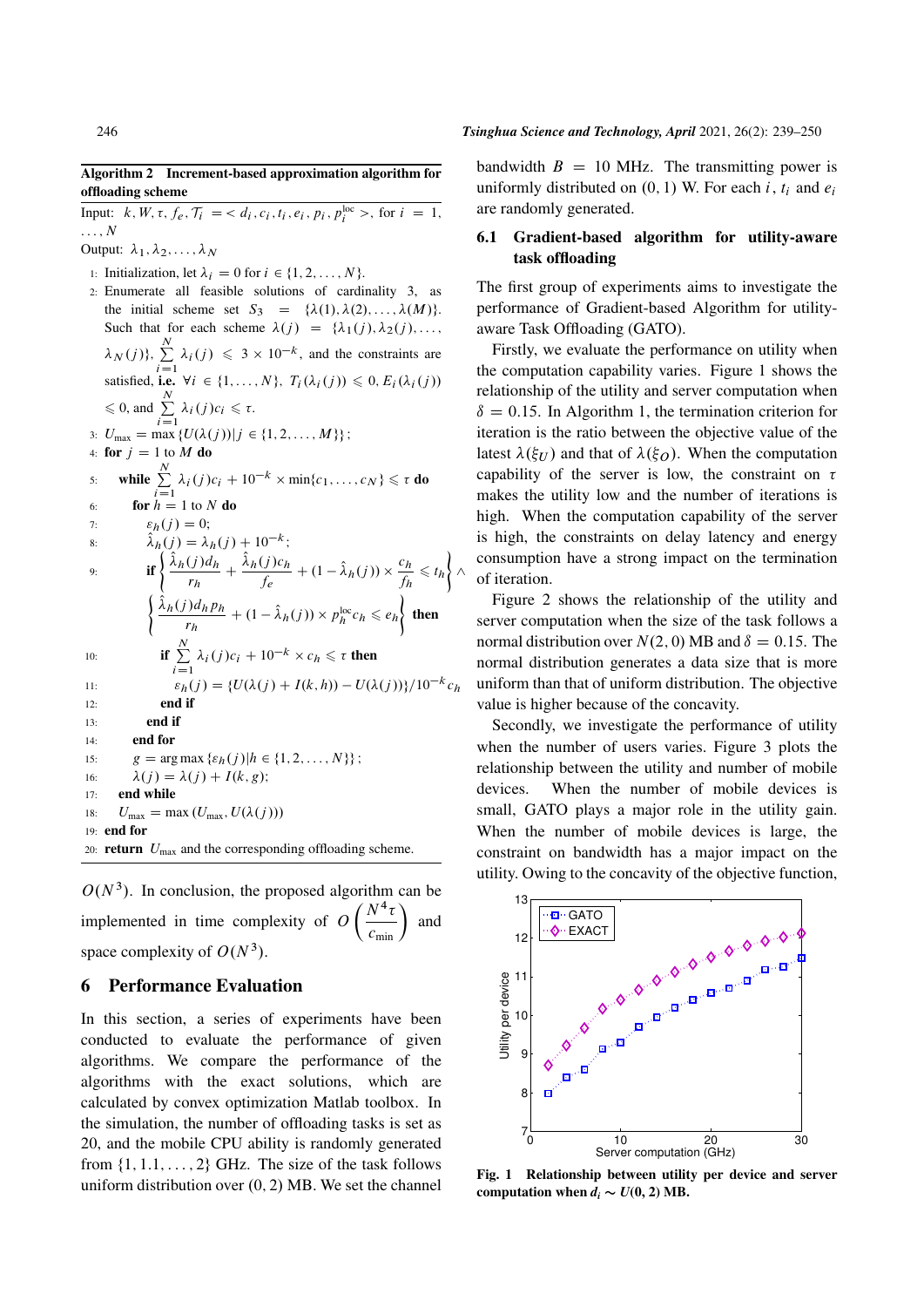

Fig. 2 Relationship between utility per device and server computation when  $d_i \sim N(2, 0)$  MB.



Fig. 3 Relationship of utility per device and number of mobile devices when  $d_i \sim N(0, 2)$  MB.

multiple small tasks have a larger utility than that of a large task if the amount of offloading data is the same. The constraints on delay latency and energy consumption play a minor role in the utility when the number of available offloading increases. As the termination criterion for iteration is the ratio of the utility, the number of iterations decreases when the utility increases slightly.

Thirdly, we evaluate the computing performance of GATO. In the experiments, Approximation Ratio (AR) is the ratio of  $\Sigma$ N  $i=1$  $log(1 + \lambda_i d_i)$  generated by

the solutions of exact approach to that of the solution output by GATO. Figure 4 demonstrates the relationship between the AR and server computation where the step sizes are  $\varphi = 0.01$  and  $\varphi = 0.005$ , respectively. Experimental results show that the utility value of



Fig. 4 Relationship of approximation ratio and server computation.

solutions returned by GATO is close to that of the optimal ones. For a given  $\delta = 0.1$ , the utility value of solutions returned with a small step size is large because the number of iterations is large. The ratio of the termination criterion equals  $1 + \delta$ . The utility value is small when the capability of computation is low. Thus, the AR is extremely close to 1. The AR is larger when the server computation increases.

## 6.2 Increment-based approximation algorithm for offloading scheme

In the following, we evaluate the performance of IAAOS.

Firstly, we show the utility when the computation capability of server varies. According to Fig. 5, the utility increases when the server computation is enhanced. As the objective function is concave,



Fig. 5 Relationship between utility per device and server computation.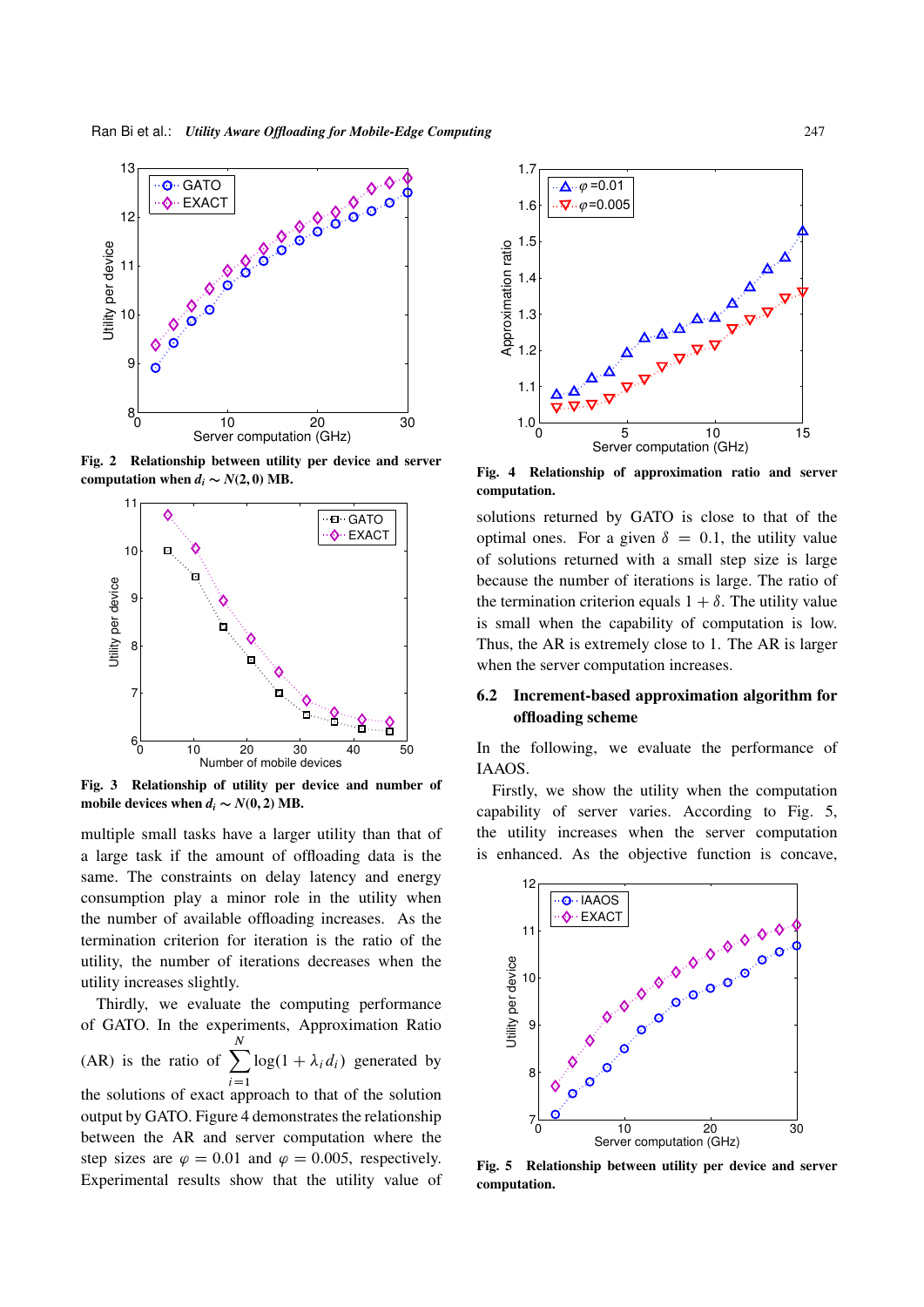the increment is gentler with larger computation capability. Owing to the limited bandwidth, the increase is not obvious even if the server computation is more than the total number of CPU circles.

Figure 6 plots the relationship between the number of mobile devices and utility of the proposed approximation algorithm. As the computation capability of the server is given, the utility per device decreases when the number of mobile devices increases. Due to the concavity, the data size of offloading becomes fair when the number of mobile devices increases. Thus, the difference between the utility of approximation algorithm and that of the exact algorithm is minimal.

Then, we investigate the computing performance of IAAOS, and the correctness of the AR is verified. We prove that  $AR \leq 1 + \frac{1}{\sqrt{1 - \frac{1}{\sqrt{1}}}}$  $\frac{1}{e-1}$ . In the experiments, approximation ratio is the ratio of  $\sum$ N  $i=1$  $log(1 + \lambda_i d_i)$ generated by the solutions of exact approach to that of the approximated solution output by IAAOS. Figure 7 demonstrates the relationship between the AR and server computation, where precision parameter  $k = 3$ . Experimental results show that the utility value of approximation results returned by IAAOS is very close to that of the optimal ones. The proposed approximation algorithms can achieve high accuracy.

## 7 Conclusion

By offloading part of the tasks to a nearby MEC cloud, MEC can decrease the computation latency and energy cost by optimizing task offloading and



Fig. 6 Relationship of utility per device and number of mobile devices.



Fig. 7 Relationship of approximation ratio and server computation  $(k = 3)$ .

resource allocation. Many factors pose challenges to the offloading decision. To maximize the system utility, we defined the problem of finding the optimal offloading scheme. We studied the expectation of time complexity to derive the optimal scheme based on the KKT condition. We provided a greedy-based polynomialtime algorithm with  $\left(1 + \frac{1}{\cdots}\right)$  $\overline{e-1}$  -approximation ratio. Simulation results show the improved performance of the proposed algorithms for system utility.

#### Acknowledgment

This work was supported in part by the National Natural Science Foundation of China (Nos. 61602084, 61761136019, U1808206, 61772112, and 61972083), the Post-Doctoral Science Foundation of China (No. 2016M600202), the Doctoral Scientific Research Foundation of Liaoning Province (No. 201601041), and the Fundamental Research Fund for the Central Universities (No. DUT19JC53).

#### References

- [1] J. Ren, H. Guo, C. G. Xu, and Y. X. Zhang, Serving at the edge: A scalable IoT architecture based on transparent computing, *IEEE Network*, vol. 31, no. 5, pp. 96–105, 2017.
- [2] Z. P. Cai, X. Zheng, and J. G. Yu, A differential-private framework for urban traffic flows estimation via taxi companies, *IEEE Trans. Ind. Inf.*, vol. 15, no. 12, pp. 6492– 6499, 2019.
- [3] Z. P. Cai and Z. B. He, Trading private range counting over big IoT data, in *Proc. 39*th *IEEE Int. Conf. Distributed Computing Systems*, Dallas, TX, USA, 2019.
- [4] J. W. Shang, C. K. Wang, C. P. Wang, G. Y. Guo, and J. Qian, An attribute-based community search method with graph refining, *The Journal of Supercomputing*, doi: 10.1007/s11227-017-1976-z.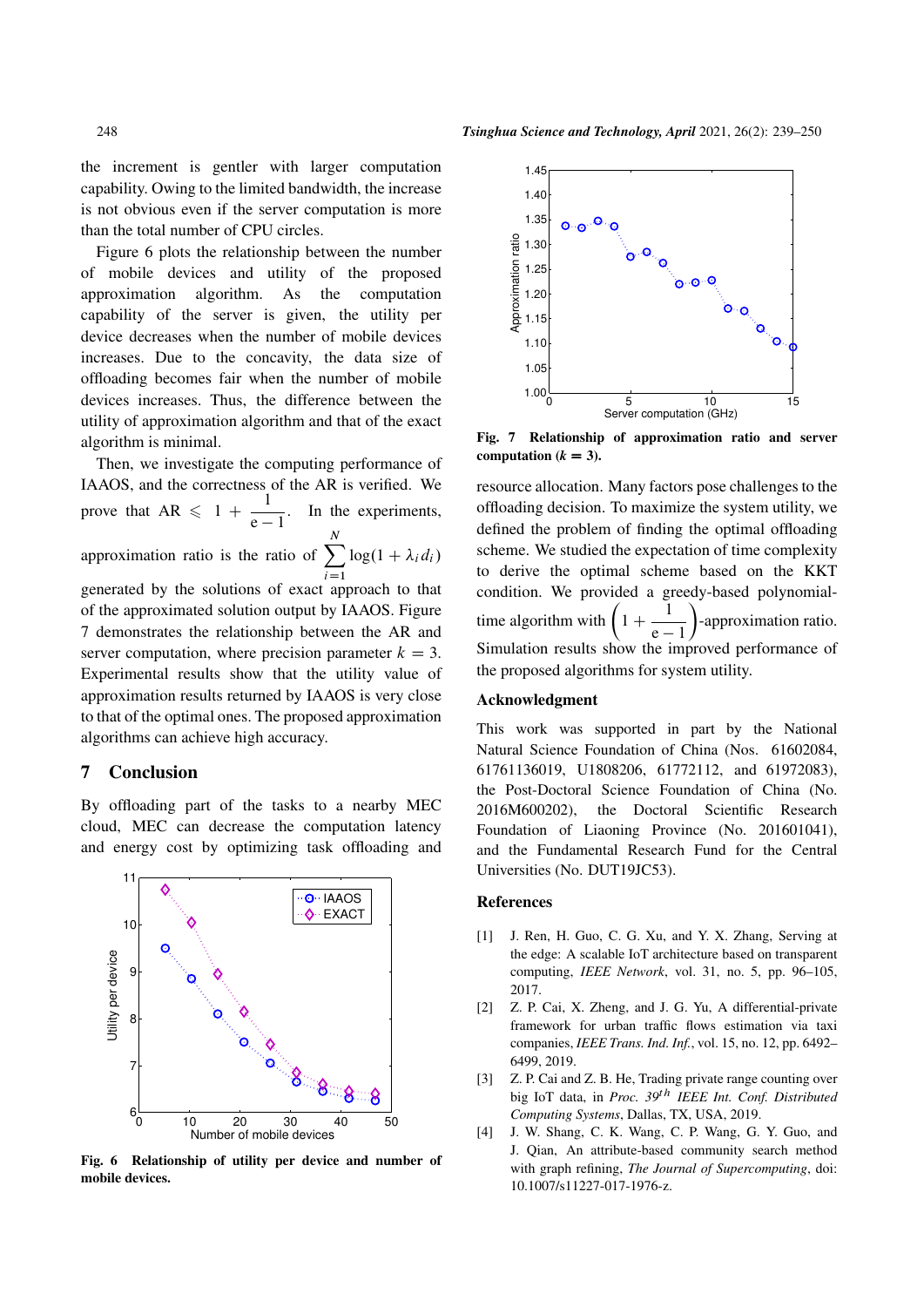- [5] X. Zheng and Z. Cai, Privacy-preserved data sharing towards multiple parties in industrial IoTs, *IEEE Journal on Selected Areas in Communications*, doi: 10.1109/JSAC.2020.2980802.
- [6] F. Firouzi, A. M. Firouzi, K. Mankodiya, M. Badaroglu, G. V. Merrett, P. Wong, and B. Farahani, Internet-ofthings and big data for smarter healthcare: From device to architecture, applications and analytics, *Future Generation Computer Systems*, vol. 78, pp. 583–586, 2018.
- [7] C. K. Wang, C. P. Wang, Z. Wang, X. J. Ye, J. X. Yu, and B. Wang, DeepDirect: Learning directions of social ties with edge-based network embedding, *IEEE Transactions on Knowledge and Data Engineering*, vol. 31, no. 12, pp. 2277–2291, 2019.
- [8] B. J. Zhou, J. Li, X. Y. Wang, Y. Gu, L. Xu, Y. Q. Hu, and L. H. Zhu, Online internet traffic monitoring system using spark streaming, *Big Data Mining and Analytics*, vol. 1, no. 1, pp. 47–56, 2018.
- [9] X. Zheng, Z. P. Cai, J. G. Yu, C. K. Wang, and Y. S. Li, Follow but no track: Privacy preserved profile publishing in cyber-physical social systems, *IEEE Internet Things J.*, vol. 4, no. 6, pp. 1868–1878, 2017.
- [10] K. Zhang, S. P. Leng, Y. J. He, S. Maharjan, and Y. Zhang, Mobile edge computing and networking for green and lowlatency internet of things, *IEEE Commun. Mag.*, vol. 56, no. 5, pp. 39–45, 2018.
- [11] X. L. Fang, Z. P. Cai, W. Y. Tang, G. C. Luo, L. J. Zhou, R. Bi, and H. Gao, Job scheduling to minimize total completion time on multiple edge servers, *IEEE Transactions on Network Science and Engineering*, doi: 10.1109/TNSE.2019.2958281.
- [12] X. C. Lyu, H. Tian, C. Sengul, and P. Zhang, Multiuser joint task offloading and resource optimization in proximate clouds, *IEEE Transactions on Vehicular Technology*, vol. 66, no. 4, pp. 3435–3447, 2017.
- [13] X. Y. Tao, K. Ota, M. X. Dong, H. Qi, and K. Q. Li, Performance guaranteed computation offloading for mobile-edge cloud computing, *IEEE Wirel. Commun*. *Lett.*, vol. 6, no. 6, pp. 774–777, 2017.
- [14] F. Wang, J. Xu, X. Wang, and S. G. Cui, Joint offloading and computing optimization in wireless powered mobileedge computing systems, *IEEE Trans. Wirel. Commun.*, vol. 17, no. 3, pp. 1784–1797, 2018.
- [15] Q. Y. Meng, K. Wang, X. M. He, and M. Y. Guo, QoEdriven big data management in pervasive edge computing environment, *Big Data Mining and Analytics*, vol. 1, no. 3, pp. 222–233, 2018.
- [16] X. Zheng, Z. P. Cai, J. Z. Li, and H. Gao, A study on application-aware scheduling in wireless networks, *IEEE Trans. Mobile Comput*., vol. 16, no. 7, pp. 1787–1801, 2017.
- [17] H. Li, K. Ota, and M. X. Dong, Learning IoT in edge: Deep learning for the internet of things with edge computing, *IEEE Network*, vol. 32, no. 1, pp. 96–101, 2018.
- [18] Z. P. Cai and X. Zheng, A private and efficient mechanism

for data uploading in smart cyber-physical systems, *IEEE Transactions on Network Science and Engineering*, doi: 10.1109/TNSE.2018.2830307.

- [19] Z. J. Duan, W. Li, and Z. P. Cai, Distributed auctions for task assignment and scheduling in mobile crowdsensing systems, in *Proc. 37*th *Int. Conf. Distributed Computing Systems*, Atlanta, GA, USA, 2017, pp. 635–644.
- [20] Z. J. Duan, W. Li, X. Zheng, and Z. P. Cai, Mutualpreference driven truthful auction mechanism in mobile crowdsensing, in *Proc. 39*th *IEEE Int. Conf. Distributed Computing Systems*, Dallas, TX, USA, 2019.
- [21] Y. Z. Zhou, D. Zhang, and N. X. Xiong, Post-cloud computing paradigms: A survey and comparison, *Tsinghua Science and Technology*, vol. 22, no. 6, pp. 714– 732, 2017.
- [22] J. Liu, Y. Y. Mao, J. Zhang, and K. B. Letaief, Delayoptimal computation task scheduling for mobile-edge computing systems, in *IEEE International Symposium on Information Theory*, Barcelona, Spain, 2016, pp. 1451– 1455.
- [23] J. K. Ren, G. D. Yu, Y. L. Cai, and Y. H. He, Latency optimization for resource allocation in mobile-edge computation offloading, *IEEE Trans. Wirel. Commun.*, vol. 17, no. 8, pp. 5506–5519, 2018.
- [24] L. N. Liu, X. Chen, Z. M. Lu, L. H. Wang, and X. M. Wen, Mobile-edge computing framework with data compression for wireless network in energy internet, *Tsinghua Science and Technology*, vol. 24, no. 3, pp. 271–280, 2019.
- [25] L. Lei, H. J. Xu, X. Xiong, K. Zheng, and W. Xiang, Joint computation offloading and multiuser scheduling using approximate dynamic programming in NB-IoT edge computing system, *IEEE Internet Things J.*, vol. 6, no. 3, pp. 5345–5362, 2019.
- [26] T. X. Zhu, T. Shi, J. Z. Li, Z. P. Cai, and X. Zhou, Task scheduling in deadline-aware mobile edge computing systems, *IEEE Internet Things J.*, vol. 6, no. 3, pp. 4854– 4866, 2019.
- [27] Q. Y. Wang, S. T. Guo, J. D. Liu, and Y. Y. Yang, Energyefficient computation offloading and resource allocation for delay-sensitive mobile edge computing, *Sustain. Comput.*: *Inform. Syst.*, vol. 21, pp. 154–164, 2019.
- [28] A. Goldsmith, *Wireless Communications*. Cambridge, UK: Cambridge University Press, 2005.
- [29] X. C. Lyu, W. Ni, H. Tian, R. P. Liu, X. Wang, G. B. Giannakis, and A. Paulraj, Optimal schedule of mobile edge computing for internet of things using partial information, *IEEE J. Sel. Areas Commun.*, vol. 35, no. 11, pp. 2606–2615, 2017.
- [30] L. Tang and H. Chen, Joint pricing and capacity planning in the IaaS cloud market, *IEEE Trans. Cloud Comput.*, vol. 5, no. 1, pp. 57–70, 2017.
- [31] R. Urgaonkar, U. C. Kozat, K. Igarashi, and M. J. Neely, Dynamic resource allocation and power management in virtualized data centers, in *IEEE Network Operations and Management Symposium*, Osaka, Japan, 2010, pp. 479–